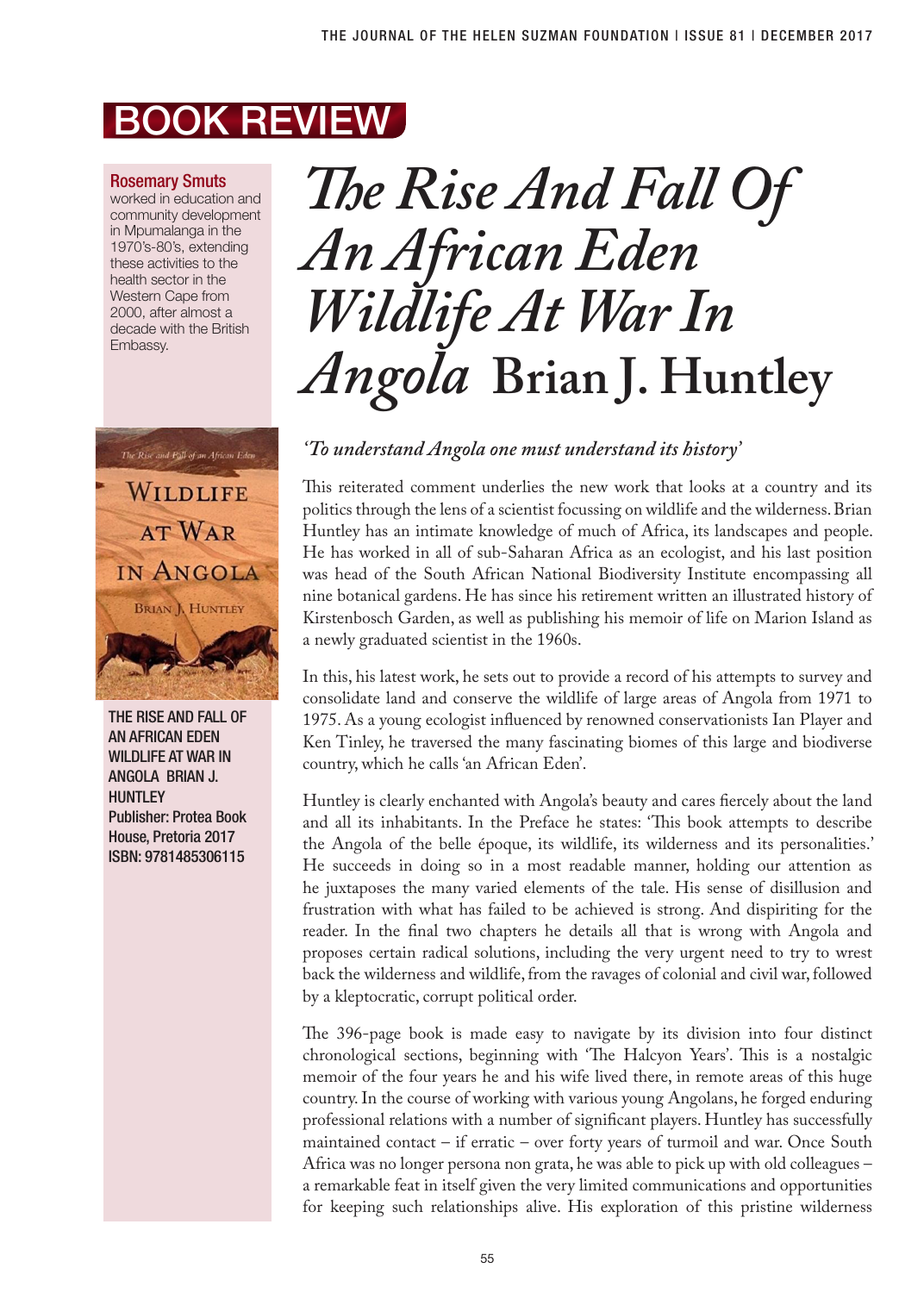describes then existing – if unformalised – conservancies of the early seventies. The account moves easily between different topics, beginning with the Quiçama National Park, and the historical record of the Cuanza River running through it. This is followed by a full account of the magnificent giant sable antelope, with 60 inch horns, the icon of Angola much pursued by trophy hunters. There

*'Our first meeting on 24 June 1972 proved to be something of a pissing contest between veterinarians claiming to be born-again conservationists. But the façade soon dropped' and he goes on to say that a certain individual ' …was a goat specialist and behaved like one'.*

is a rollicking narrative of the people linked to the exploration of the habitat and exploitation of this rare and elusive animal over the past hundred years. An interlude chapter deals with 'The Enigmatic Living Fossil of the Namib', an extraordinary desert plant aptly named Welwitschia mirabilis. The Iona National Park in the dry deep south is next, and is clearly his favourite locale. He lays claim to it being 'Africa's Last Wilderness'. Then comes a necessary digression to 'The Cattle Wars – Politics and Personalities' in Chapter 6, that excoriates supposed conservationists under colonial rule: 'Our first meeting on 24 June 1972 proved to be something of a pissing contest between veterinarians claiming to be born-again

conservationists. But the façade soon dropped' and he goes on to say that a certain individual ' …was a goat specialist and behaved like one' (P93). Huntley is not afraid of pulling his punches; his inside track knowledge, historical and current observations and residents' information all render his tough talk credible. This part ends with pragmatic conservation proposals, 'The Art of the Possible', made to a receptive administration at the end of the colonial era in 1974.

#### *'…sorrow was the overwhelming passenger on the backs of most Angolans'…*

Part 2: 'A Short History of a Very Long War' is an eminently readable account of the 500 years of disastrous history that has brought Angola, its wildlife and people to its present untenable situation. It runs from the period of intensive slavery – 'a Recipe for Disaster' – through the rebellion and retribution of the colonial era, followed by the Carnation Revolution of 1974 and, worse, the proxy wars fought in southern Africa during the Cold War. This fraught narrative is leavened by a chapter: 'Interlude: The 100-year Odyssey of the Thirstland Trekkers', a particular interest that he has pursued over the past forty years. It leads naturally onto a description of 'An Angolan Exodus – August 1975' wherein he provides a first-person account of the last refugee column of 10 000 people travelling south, reversing the previous trek, as they abandoned a country about to plunge into chaos.

Huntley writes in a clear, readable prose style. Given his first-hand experience, bolstered by extensive personal records, his Angolan political and conservation contacts, coupled with his wide reading of the available literature, he presents a credible case- for concern and dismay. (There is a fairly extensive bibliography on the various topics, both English and Portuguese, as well as a map – which could have been reproduced in more detail to cover unmarked locations in specific chapters.) While the book is a personal memoir, the writing is unemotional, setting out the facts rather than providing analysis or commentary- as one would expect from a natural scientist. That it is a comprehensive survey of wildlife management is without question. But it is also a comprehensive political history, this despite the many competing versions of events dealing with the liberation struggle (1961–1974), the proxy war (1975–1991), and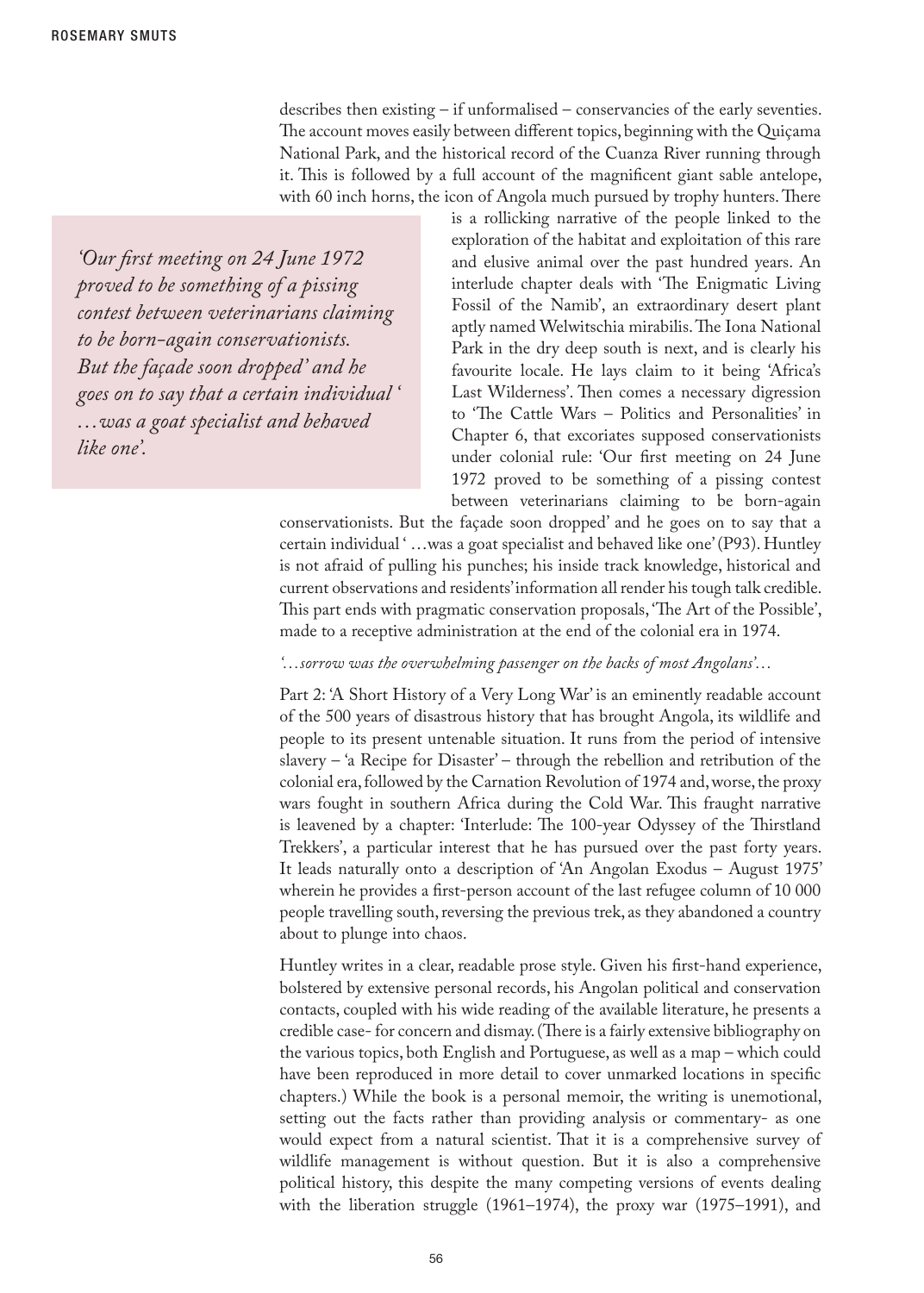the two civil wars (1992–1994; 1998–2002). This book provides an informed and balanced insight into what will remain for most readers an unknown country.

The third section deals with wildlife conservation in a time of war. Unlike Garth Owen Smith, who successfully pioneered community conservation in neighbouring Namibia despite many travails and setbacks, Huntley and Angolan wildlife were not as fortunate. Much of this section makes for an engrossing but despairing read. Namibia was spared forty years of the time of great confusion or '*confusāo'* in Angola. It is a stable country today, with a thriving and lucrative conservation sector, unlike neighbouring Angola, naturally endowed with a far greater wealth of biodiversity, landscape and wildlife. Instead, Angola has emerged from the '*confusāo'* as a rentier kleptocracy, bedevilled by the 'Resource Curse' – in this instance oil and diamonds – and the 'Culture of Greed'.

The city-state of Luanda now has as many inhabitants as the entire country had when Huntley lived there – over 6 million. This chapter dealing with the superficial glitz of the capital and the impoverishment and neglect of the vast rural areas, makes for sobering reading. The war drove the citizens to the city, which itself 'has no connection with the country's abundant wealth. For a full generation and more, the urban populations of Angola had been isolated from the country's wilderness by bullets and bombs, landmines, sieges and starvation. The war has left the urban Angolan with a deep fear and loathing of the bush – the *mato*. Nature is not in the frame of reference of the urban youth. It explains an

*The war has left the urban Angolan with a deep fear and loathing of the bush – the mato. Nature is not in the frame of reference of the urban youth. It explains an almost total absence of environmental sensitivity and responsibility across all sectors of Angolan society.'* 

almost total absence of environmental sensitivity and responsibility across all sectors of Angolan society.' (P243)

A final chapter in this Part 3 entitled 'Friends Lost and Found' exposes more of his deep-felt sympathy and identification with the country and colleagues of yore, but does not fit easily – at least to this reviewer.

Part 4, the final section, deals with 'Wildlife Conservation in the Twenty-First Century'. Chapter 19 is headed 'Triage Conservation – Option of Last Resort' and makes for depressing reading. He tells of a 4 000km circuit in 2014, 'from the desert of Namibe to the rainforest of Uige, and back across the panalto of Huambo and Huila…[where] bushmeat traders had a wide range of forest animals hanging from their makeshift stalls – bushbuck, blue duiker, monkeys and pangolin. All staked out – fresh, wet and bloody – to be sold to passing Chinese truckers. The miombo woodlands of the 1970s had been converted into charcoal, the rainforests stripped of their rare timber trees. Is this the end game for Angola's wildlife?' (P274) In the same vein, quoting a fellow distinguished ecologist, he shares his pessimism…'What I see are inadequate parks, unstable societies, and faltering institutions. Nature cannot long survive any of these debilities: all three in combination add up to a recipe for extinction'. (P 275) ( John Terborough, 2004: Requiem for Nature, Island Press, Washington DC).

Confronted with this critical state of biodiversity in Angola, he proposes a number of practical suggestions, some of which he initiated in the 1970s, for example, strengthening the management effectiveness of the existing network of protected areas. He then digresses into a comparative overview of fauna and flora narratives for South Africa and Angola – of which the latter is 'critically bereft'. He asserts: